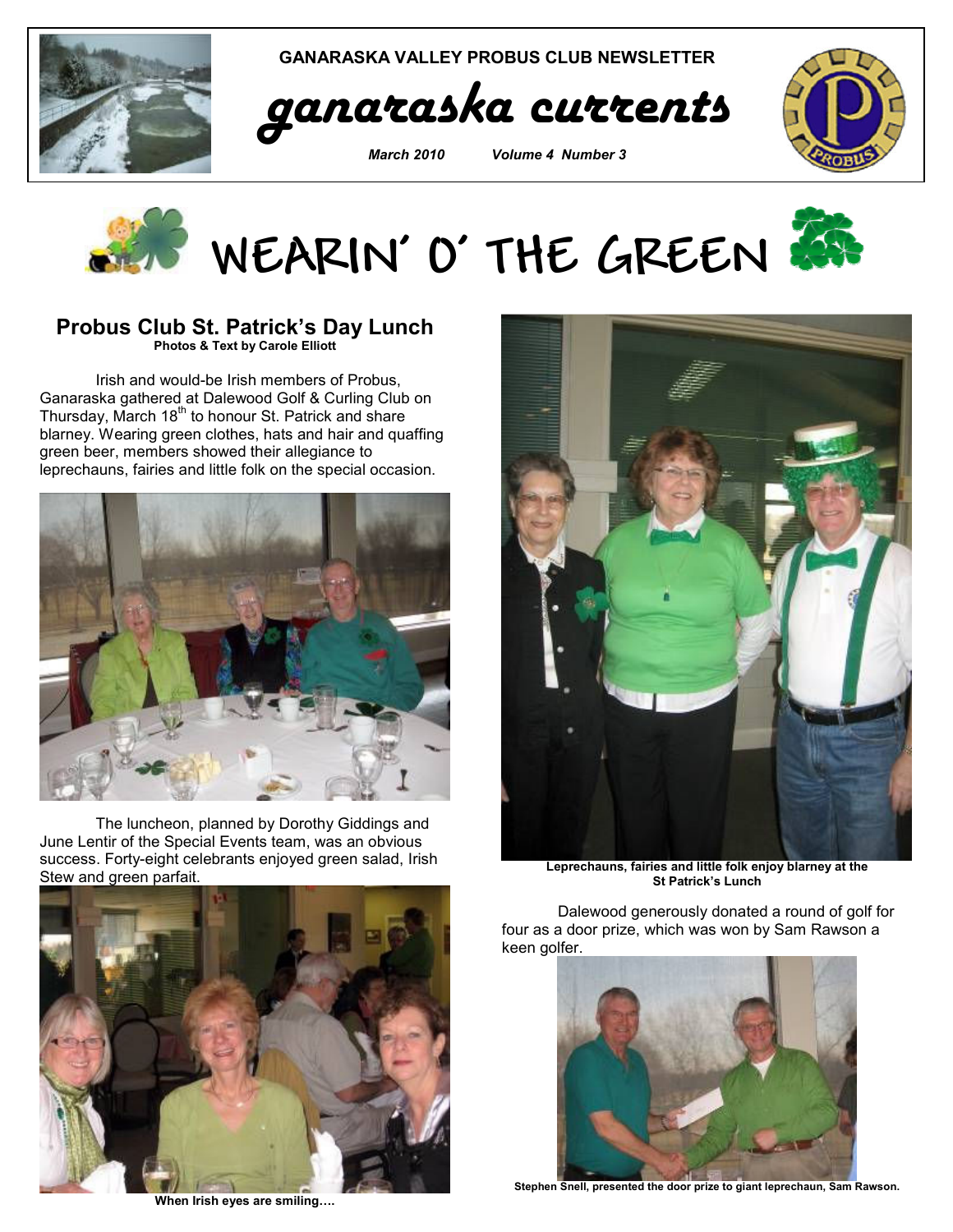### How To Make A Quilt When You Haven't Got A Clue!

#### By Joyce Prince

Madam dog was sitting in the car on her way home from the groomer's – looking lovely and wearing yet another triangular scarf around her neck, an item always provided by the groomer.

"What are we going to do with all these little scarves?" I asked. Madam, of course, didn't answer.

 The colorful scarves were piling up in a drawer at home, each carefully put away after being washed and ironed. Every few days I would pull out four or five for madam to choose from and lay them on the bed. She'd sniff, debate and finally nudge her choice. We'd then remove the old one and dress her in the new. She is obviously fashion conscious and a smart dresser.

 Then a neighbor suggested I make a patchwork blanket for the dog's bed. A small project she herself had undertaken with great success. And, obviously, a good way to use the coveted scarves.

I had no idea how to start—but because I had piles of scarves (ten or more grooms per year times eleven years) a larger project was my grand scheme. How about a queen-size quilt for the master bedroom?

 So, first of all, I nurtured the friendship of an experienced quilter (prize-winner at many Fall fairs) and wooed her with cups of tea and goodies. With her help, a simple windmill pattern was chosen and yardage for background fabric was purchased.

Then I coerced the spouse of the house into helping. This included some cutting, pinning and pressing of the finished squares. As well, any visitors to the house during this early construction period were encouraged to lend a hand. If you dropped by you were handed scissors or pins and gently persuaded to enjoy the experience. I found that the Tom Sawyer approach works very well.

All volunteers, male or female, made the job go smoothly. My role—make tea as needed—was a cinch. Though I also had a role as chief sewer of squares. In all, the project took a few winter weeks to complete. The socializing and camaraderie were an extra bonus.

Madam jumped up on the bed to sample the finished quilt. She rolled around on her scarves and was obviously pleased with our efforts. It did look pretty good. With almost no clue about how to achieve my dream of a homemade quilt, I am enjoying a beautiful queen-size bed cover for little cost and a few teabags!

Does anyone want to help make the matching pillow shams? Tea's ready!



## Farmers do feed cities…

John Boughen, our 25 February speaker, is a 4th generation farmer. He and his brother have been farming full time for 50 years.

 John regaled us with stories of his ancestors who came over in 1874, as well as others who came to make their homes in the area over 130 years ago. To say that life was difficult back then is a gross understatement! Imagine the following: it is in the 1800's and settlers have just been granted a few acres of land. This land needed to be cleared so that wood could be used for building primitive log cabins, so the future farmers had a roof over their heads. They managed to clear 1/2 acre a day, without the benefit of John Deere or Gilmer's! They grew peas, string beans, corn, wheat and tomatoes…

John showed us various pictures of the family farm taken in the 1900's-- of a silo, a windmill, and the ladies who supplied food for a plowing match.

When it cost more for feed than what they could get for the eggs from their 1,000 chickens, they switched to dairy farming.

John finished his presentation with a true story of how his father almost had dinner with Roy Rogers but he had to refuse…he had to milk the cows instead!

A farmer's work is never done….



## AGING AT HOME

 Kate Reed was the speaker for our 11 March meeting.

Kate is a former nurse and an MBA. She explained how the LHIN (Local Health Integration Network) overseas local health system planning and coordination and how it can affect seniors in Northumberland County.

With the Central East LHIN, Kate's current portfolio includes being the Lead in planning for a seamless system of care for seniors and their caregivers. She is also the Lead for the Aging at Home Strategy. The priorities of LHIN are as follows: Community Support services,

Supportive Housing and Caregiver support.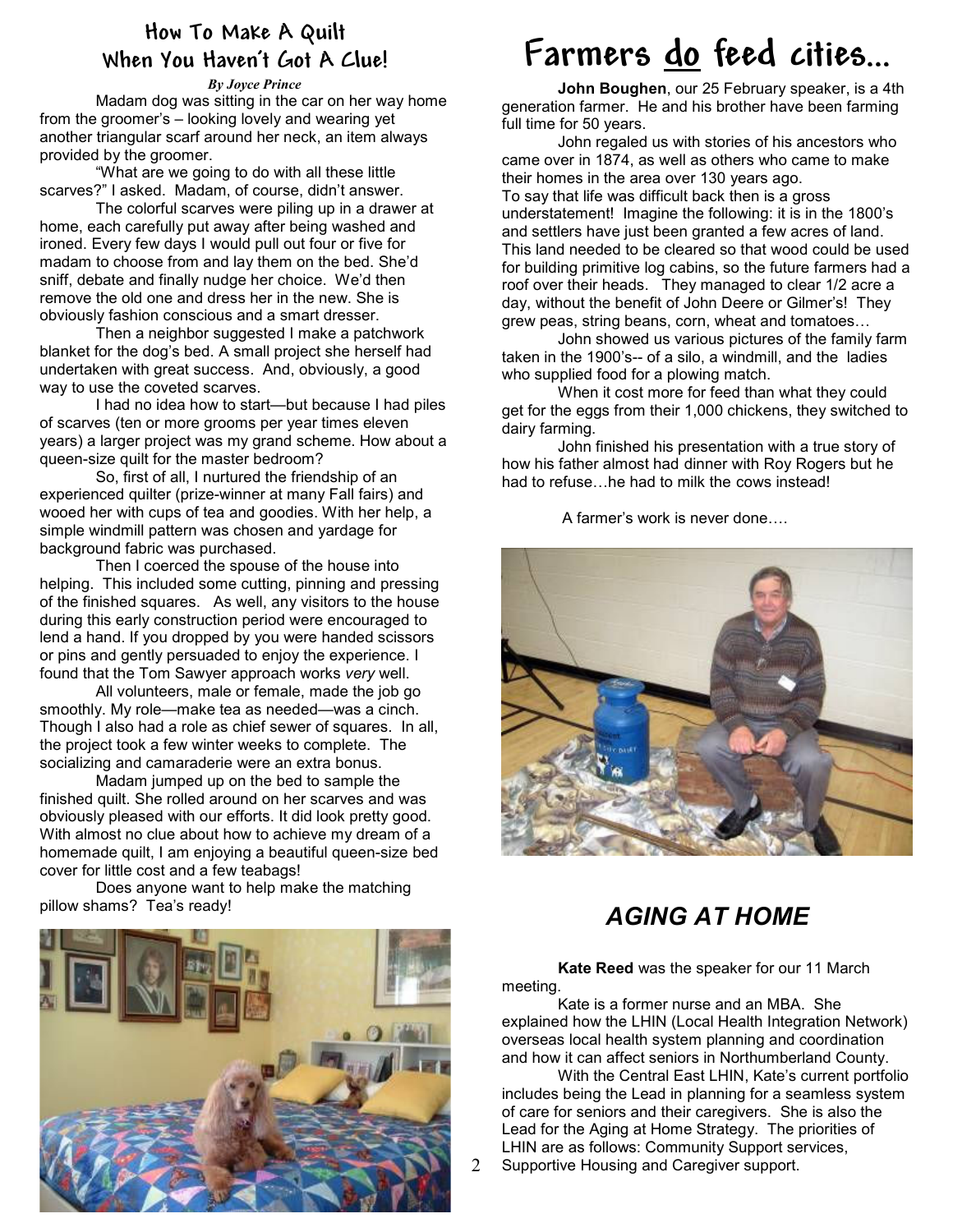# MIDDLE EAST ADVENTURES

#### By Eileen Simmons

On January 31 a small group from St. John's Church in Port Hope departed for a Holy Land Pilgrimage. Probus Club members included Lyn and Dave Bradshaw, Betty Curtis, and I. After an eleven hour flight we were met at Ben Gurion Airport and began our journey through the Rift Valley to Eilat. On our second day there we left our hotel after dinner to experience one of the "high" lights of our trip to Mount Sinai. A bus ride to the Egyptian border, a change of buses, a ride to the base of Mount Sinai, and a camel ride of seven kilometres up the mountain found us at a Bedouin rest stop, a tent. Here Lyn, Dave and Betty decided to spend the night but I joined a friend and continued seven hundred and fifty steps to the next Bedouin rest stop. Close to sunrise our group left in the freezing, windy cold to ascend the last one hundred and fifty steps to the summit to watch the sunrise. Then began the grueling descent, all the steps and a seven kilometre walk back down the mountain. We were all foot sore but very proud of ourselves for surviving the challenge.



From Eilat we crossed the border into Jordan, once again having to change buses as Israeli ones were not allowed in Jordan. Our trip to Petra was the highlight. This was another "on foot" tour as we descended to view the rose-red tombs and buildings carved into the sandstone mountains, the most famous being the Treasury Building where" Indiana Jones and the Last Crusade" was filmed. We also visited a school where the most beautiful rugs were being hand made.

 3 the Last Supper, the Mount of Olives, the Garden of Across the border and back to Israel as our bus tour of Israel continued. Here we experienced a sail on the Sea of Galilee, a visit to Capernaum, the Mount of Beatitudes, Cana (where some of our groups renewed their wedding vows), Nazareth and finally Jerusalem. A view of the city from the Mount of Olives was breathtaking and one we won't forget. A walking tour of Jerusalem included the Western Wall, Temple Mount, Mount Zion, and the room of Gethsemane and the Via Delarosa.

A bus trip to Masada and a dip in the Dead Sea were well worth while.



A visit to Bethlehem, which is in the West Band was memorable. We also visited the Holocaust Museum. The last day was available to revisit favorite sites or rest up for the journey home. This is where I had to say good-bye to my pilgrimage friends to fly to Cairo via Amaan to meet another Probus member Lorna Turner.

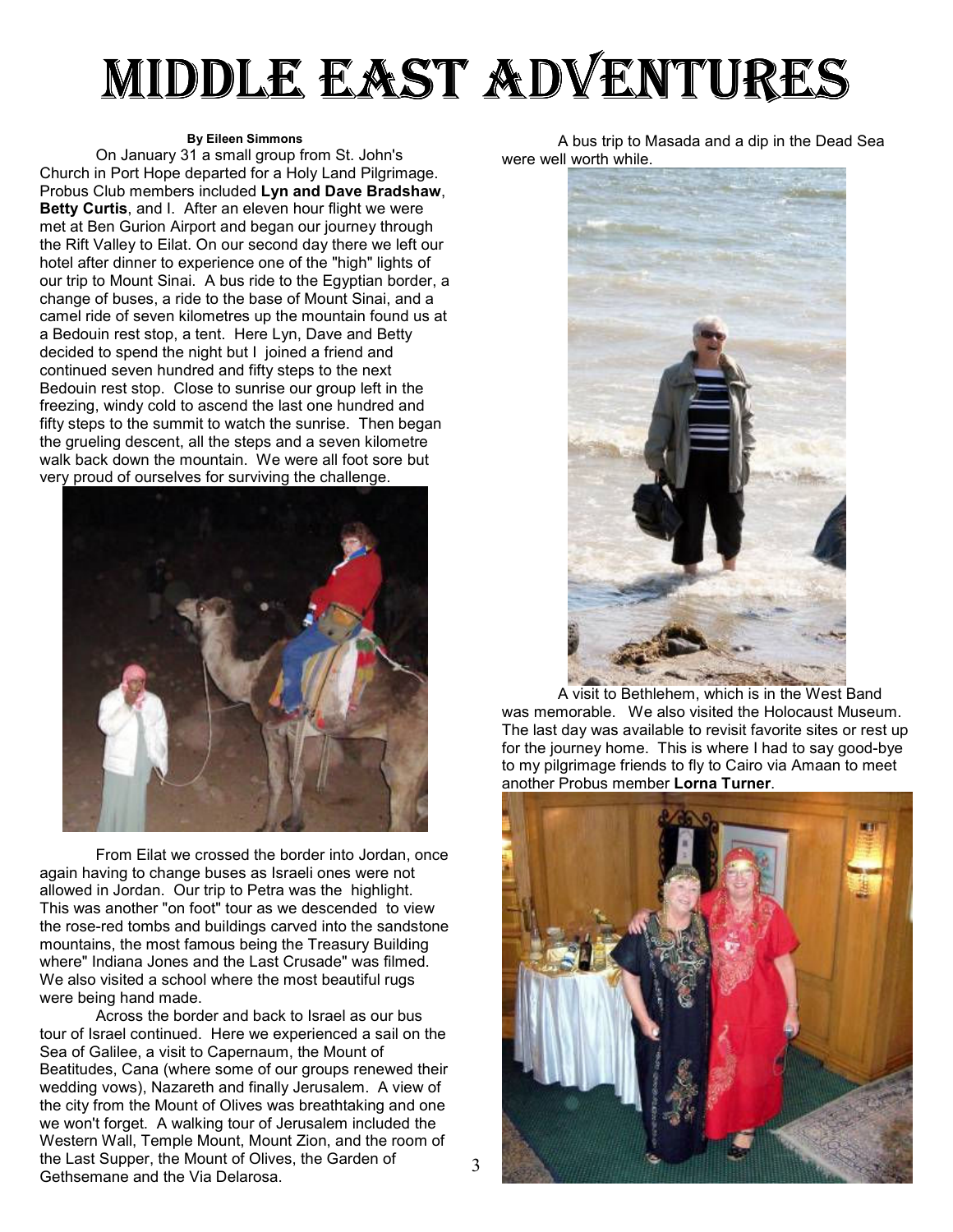#### …Continuing from previous page

We met at a hotel near the airport and early the next morning were back at the airport for a short flight to Sharm el Sheikh which is a lovely resort area on the Red Sea. The weather was superb making our R&R there very pleasant. The routine seemed to be pool, beach, bar, outdoor dining, shopping and then more of the same not necessarily in the same order.



Four days later we returned to Cairo to join a small group with an excellent guide provided by Insight Travel. Our hotel was the former palace of King Farouk and was quite sumptuous. A visit to the Cairo Museum, the Mohammed Ali alabaster mosque and the immersion in a completely foreign culture were the highlights of our Cairo stay.



Another short flight to Aswaan where we visited a stone quarry to see the unfinished obelisk, then another flight to Abu Simbel where we boarded our first cruise ship. Once settled in we returned through the desert heat to visit the most spectacular of the thirteen temples moved to escape the flooding of Lake Nasser. This is a mountain moved piece by piece and re-assembled in the Nubian Desert. The first sight of this temple was definitely an "ah" moment. We also enjoyed a sound and light show at the temple that evening.

Back to our ship to enjoy the most magical part of our trip including an camel ride in the Sahara from one temple to the next. The Nubians were relocated to Aswaan due to the flooding, the cruise staff were Nubian and were such a pleasant and happy group.

After four days we arrived back in Aswaan where we transferred ships to begin our Nile cruise. While here we enjoyed a Felucca ride on the Nile and a visit to a Nubian Village. On the way we passed through the very fertile banks of the Nile, bird sanctuaries and a view of the Aga Khan's tomb The village itself was very rustic, camels and donkies being the mode of transportation and goats the inhabitants of the local dump. During the cruise we saw temples that hadn't been moved including Edfu. We also had time to enjoy the amenities on the ship. Four days later we arrived in Luxor where we visited the Valley of the Kings, the Temple of Queen Hatshepset, the Luxor Temple and the Karnak Temple where we experienced a fierce sand storm.

Another flight to Cairo and a return to King Farouk's Palace through a torrential rain storm. Rain up to car handles as there are no storm sewers to handle the water. Our last day included a trip to Gisa to see the pyramids and the sphinx, the step pyramids of Sakkara, the alabaster sphinx in Memhis then back to our hotel for a rest before our midnight wake-up call to get our 4a.m. flight back home.



Lyn & Dave Bradshaw renewing their marriage vows at Cana. See their anniversary announcement on the last page.

 A most memorable trip to be immersed in so many different cultures in so many different countries but after a month of living out of a suitcase it was wonderful to be back home and see the Olympics hockey game and closing ceremonies.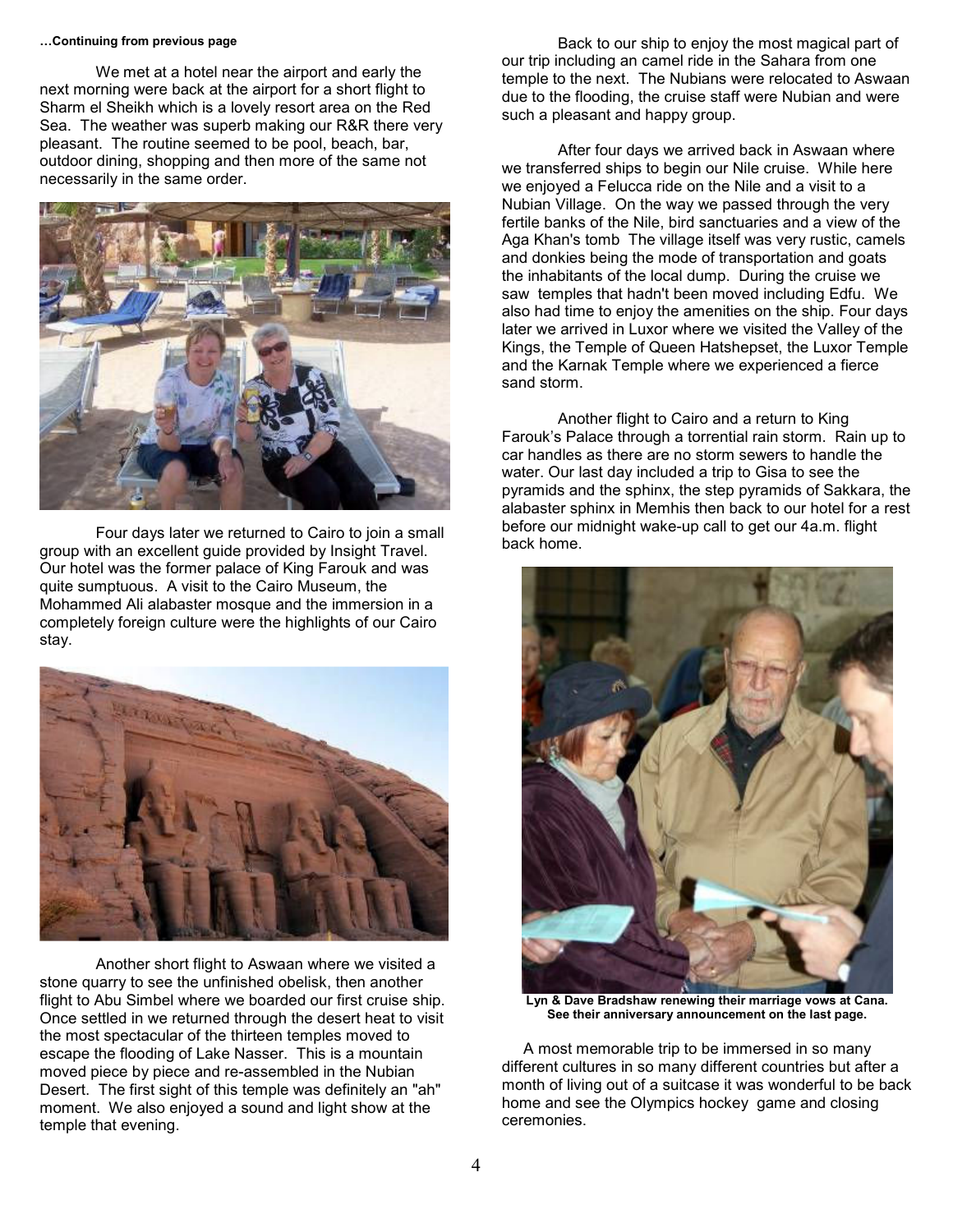## 50-50 WINNERS

25 February: Joan O'Grady won \$35.00

11 March: Shirley Harrison won \$31.50

\$\$\$\$\$\$\$\$\$\$\$\$\$\$\$

## APRIL CREW

**CATERERS** 

Captain: Ken O'Neill

8 April: To be announced

22 April: To be announced

If unavailable please find a substitute or call 905-885-4872.

#### **GREETERS**

Captain: Muriel Cornelius

8 April: Betsy & John Wright

22 April: June & Ron Smith

If unavailable please find a substitute or call 905-885-5530.

\*\*\*\*\*\*\*\*\*\*\*\*\*\*\*\*\*\*\*\*\*\*\*\*\*\*\*\*\*\*\*\*\*\*\*\*\*

## GANARASKA CURRENTS website:

http://www.probusnorthumberland.com/ganaraska\_news.htm

EDITOR: George Grimes Tel. 905-885-1594

georgegrimes@kos.net

ASSISTANT EDITOR: Michèle Duval Lane Tel. 905-885 2969

#### 5 mdlane@cogeco.ca

## Meet Our New Members Marge & Garry Martin



We were born in Newfoundland and moved to Ontario when we finished school.

 Garry worked as a surveyor for the City of Toronto for 38 years and took early retirement in 2000.

 Marge was employed as a health care provider for medically challenged children and senior citizens until she retired in 2004.

.

 We were married in 1966 and have two children and three grandchildren.

 Upon retiring, we bought a summer home in Newfoundland where we enjoy boating, berry picking and visiting friends and relatives.

 Winters are spent in Ontario spoiling the grandkids and traveling to warm parts of the world. In February 2009 shortly after returning from a cruise of Panama Canal, Garry suffered a stroke but is recovering well.

### CONTACT INFORMATION Ganaraska Valley Probus Club Executive 2009 – 2010

#### President – Eileen Mountain 705-632-0575 russmountain@sympatico.ca Vice President – Garry Curtis 905-885-5304 g.curtis@sympatico.ca Secretary – Linda Goldie<br>905-885-1564 hug hugh.linda@sympatico.ca Treasurer – Leo Spicer 905-885-2389 No Email Assistant Treasurer – Hugh Parker 905-885-1564 hugh.linda@sympatico.ca Membership – Don Newington 905-885-6293 dnewington@sympatico.ca Meeting Arrangements – Ken O'Neill 905-885-4872 oneillky@sympatico.ca Programme – Carolyn Ray<br>905-885-1305 cray@eagle.ca Special Events – Dorothy Giddings 905-885-6597 No Email Assistant Special Events – Stephen Snell 905-885-9929 stephen.snell2@sympatico.ca Communications – George Grimes 905-885-1594 georgegrimes@kos.net Assistant Communications – Michele Duval Lane 905-885 2969 mdlane@cogeco.ca